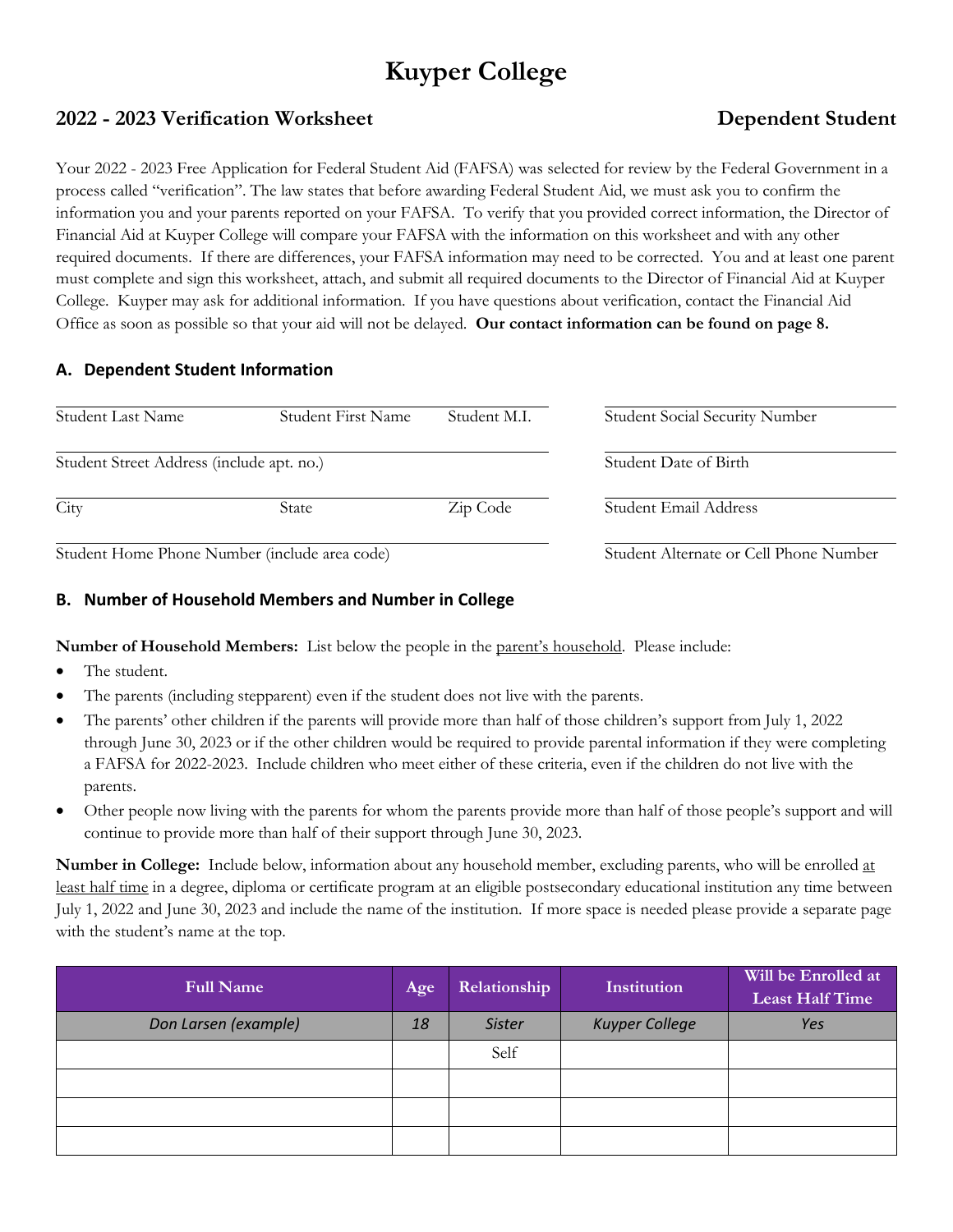**Note:** We may require additional documentation if we have reason to believe that the information regarding the household members enrolled in eligible postsecondary educational institutions is inaccurate.

# **C. Dependent Student's Financial Information Verification**

- $O$  I (the student) filed a 2020 tax return.
- The student was not employed and earned no income from work in 2020.
- The student was employed in 2020 and has listed below the names of all employers, the amount earned from each employer in 2020 and whether an IRS W-2 form or an equivalent document is provided. [Attach copies of all 2020 IRS W-2 forms issued to the student by their employer(s). List every employer even if the employer did not issue an IRS W-2.

If more space is needed please provide a separate page with the student's name at the top.

| <b>Employer's Name</b>                       | IRS W-2 or Equivalent<br><b>Document Provided?</b> | <b>Annual Amount</b><br>Earned in 2020 |
|----------------------------------------------|----------------------------------------------------|----------------------------------------|
| ABC's Auto Body Shop (example)               | Yes                                                | \$4,500.00                             |
|                                              |                                                    |                                        |
|                                              |                                                    |                                        |
|                                              |                                                    |                                        |
|                                              |                                                    |                                        |
| Total Amount of Income Earned From Work   \$ |                                                    |                                        |

**2020 Non-Filers:** Provide documentation from the IRS or other relevant tax authority dated on or after October 1, 2020 that indicates a 2020 IRS income tax return was not filed with the IRS or other relevant tax authority.

- Check here if confirmation of non-filing is provided.
- Check here if confirmation of non-filing will be provided later.

### **D. Verification of 2020 IRS Income Tax Return Information for Student Tax Filers**

**Instructions**: Complete this section if the student filed or will file a 2020 IRS income tax return(s). *The best way to verify income is by using the IRS Data Retrieval Tool (IRS DRT*) *that is part o*f *FAFSA on the Web at FAFSA.gov.* In most cases, no further documentation is needed to verify 2020 income information that was transferred into the student's FAFSA using the IRS DRT if that information was not changed.

#### **Check the box that applies:**

- The student has used the IRS DRT in *FAFSA on the Web* to transfer 2020 IRS income tax return information into the student's FAFSA*.*
- The student has not yet used the IRS DRT in *FAFSA on the Web*, but will use the tool to transfer 2020 IRS income tax return information into the student's FAFSA.
- The student is unable or chooses not to use the IRS DRT in *FAFSA on the Web*, and instead will provide Kuyper College with a **2020 IRS Tax Return Transcript(s) or a signed copy of the 2020 income tax return and applicable schedule.**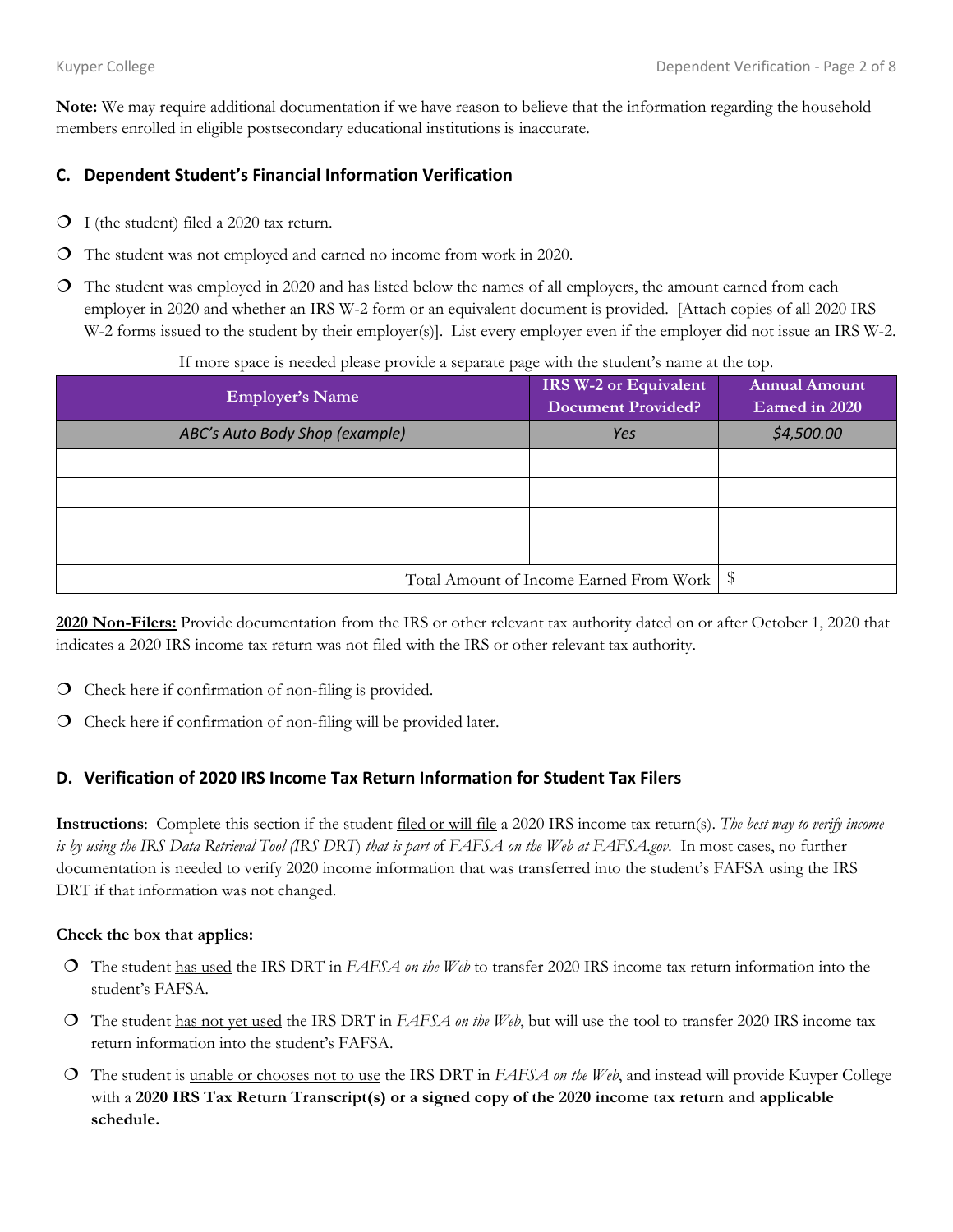# **A 2020 IRS Tax Return Transcript may be obtained through:**

- Get Transcript by MAIL Go to www.irs.gov, under the Tools heading, click "Get Your Tax Record." Click "Get Transcript by MAIL." Make sure to request the "Return Transcript" and **NOT** the "Account Transcript." The transcript is generally received within 10 business days from the IRS's receipt of the online request.
- Get Transcript ONLINE Go to www.irs.gov, under the Tools heading, click "Get Your Tax Record." Click "Get Transcript ONLINE." Make sure to request the "Return Transcript" and **NOT** the "Account Transcript." To use the Get Transcript Online tool, the user must have (1) access to a valid email address, (2) a text-enabled mobile phone (payas-you-go plans cannot be used) in the user's name, and (3) specific financial account numbers (such as a credit card number or an account number for a home mortgage or auto loan). The transcript displays online upon successful completion of the IRS's two-step authentication.
- Automated Telephone Request 1-800-908-9946. The Transcript is generally received within 10 business days from the IRS's receipt of the telephone request.
- Paper Request Form IRS Form 4506T-EZ or IRS Form 4506-T. available at IRS.gov The transcript is generally received within 10 business days from the IRS's receipt of the paper request form.
- Check here if a **2020 IRS Tax Return Transcript(s) or a signed copy of the 2020 income tax return and applicable schedules** is provided.
- Check here if a **2020 IRS Tax Return Transcript(s) or a signed copy of the 2020 income tax return and applicable schedules** will be provided later.

# **E. Parent's Financial Information Verification**

My parent(s) filed a 2020 tax return.

The instructions and certifications below apply to each parent included in the household.Complete this section if the parents will not file and are not required to file a 2020 income tax return with the IRS.

# **Check the box that applies:**

- Neither parent was employed and neither had income earned from work in 2020.
- One or both parents were employed in 2020 and have listed below the names of all employers, the amount earned from each employer in 2020 and whether an IRS W-2 form or an equivalent document is provided. [Attach copies of all 2020 IRS W-2 forms issued to parent(s) by employers]. List every employer even if the employer did not issue an IRS W-2.

| <b>Employer's Name</b>                       | <b>IRS W-2 or Equivalent</b><br><b>Document Provided?</b> | <b>Annual Amount</b><br>Earned in 2020 |
|----------------------------------------------|-----------------------------------------------------------|----------------------------------------|
| ABC's Auto Body Shop (example)               | Yes                                                       | \$4,500.00                             |
|                                              |                                                           |                                        |
|                                              |                                                           |                                        |
|                                              |                                                           |                                        |
|                                              |                                                           |                                        |
| Total Amount of Income Earned From Work   \$ |                                                           |                                        |

#### If more space is needed provide a separate page with the student's name at the top.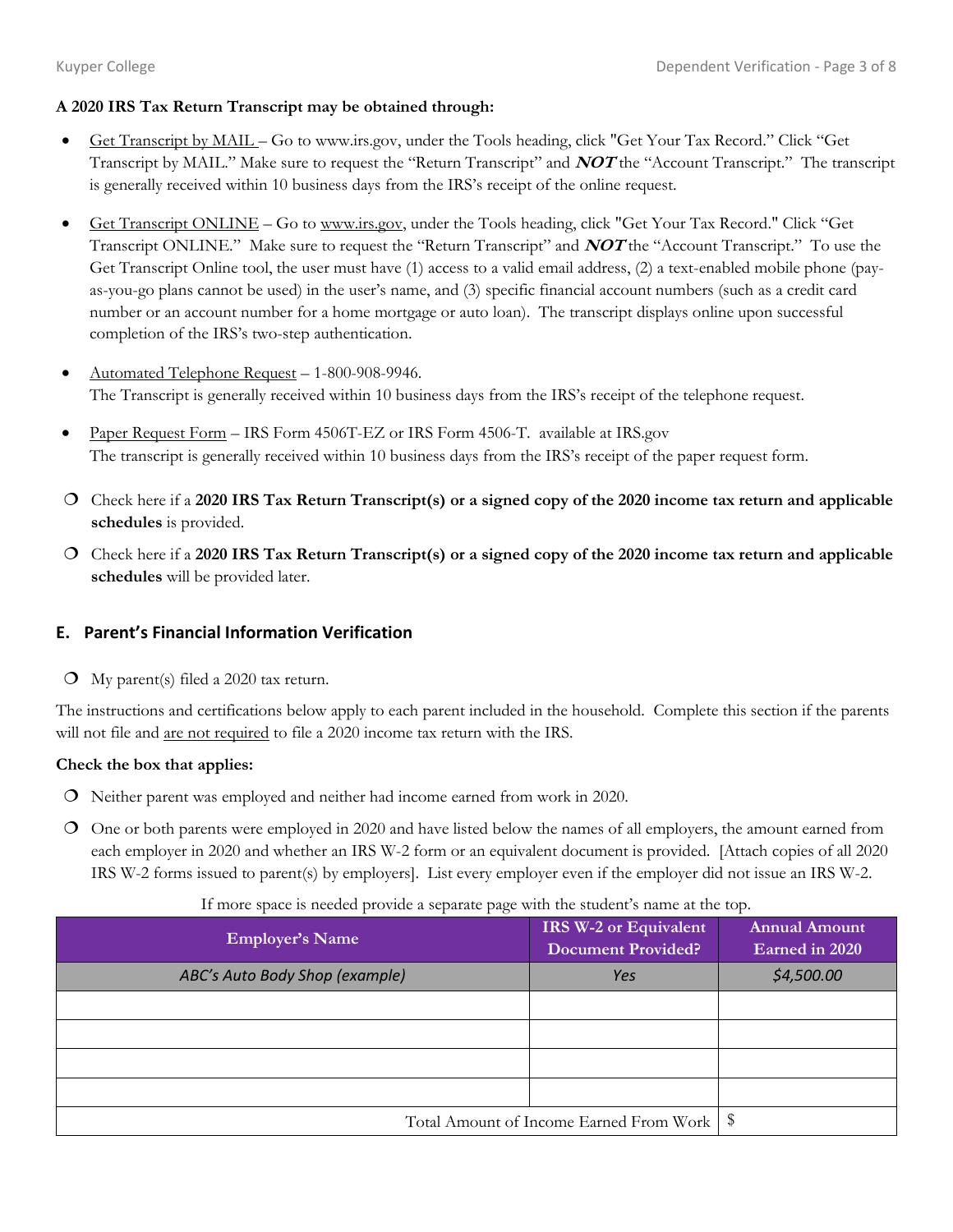**2020 Non-Filers:** Provide documentation from the IRS or other relevant tax authority dated on or after October 1, 2020 that indicates a 2020 IRS income tax return was not filed with the IRS or other relevant tax authority.

- Check here if confirmation of non-filing is provided.
- Check here if confirmation of non-filing will be provided later.

# **F. Verification of 2020 IRS Income Tax Return Information for Parent Tax Filers**

**Important Note:** The instructions below apply to each parent included in the household. Notify the financial aid office if the parents filed separate IRS income tax returns for 2020 or had a change in marital status after December 31, 2020.

**Instructions:** Complete this section if the parents filed or will file a 2020 IRS income tax return(s). *The best way to verify income is by using the IRS Data Retrieval Tool (IRS DRT) that is part of FAFSA on the Web at FAFSA.gov*. In most cases, no further documentation is needed to verify 2020 income information that was transferred into the student's FAFSA using the IRS DRT if that information was not changed by the FAFSA filer.

#### **Check the box that applies:**

- The parents have used the IRS DRT in *FAFSA on the Web* to transfer 2020 IRS income tax return information into the student's FAFSA*.*
- The parents have not yet used the IRS DRT in *FAFSA on the Web* but will use the tool to transfer 2020 IRS income tax return information into the student's FAFSA.
- The parents are unable or choose not to use the IRS DRT in *FAFSA on the Web*, and instead will provide Kuyper College with a **2020 IRS Tax Return Transcript(s) or a signed copy of the 2020 income tax return and applicable schedules**.

#### **A 2020 IRS Tax Return Transcript may be obtained through:**

- Get Transcript by MAIL Go to www.irs.gov; click "Get Your Tax Record." Click "Get Transcript by MAIL." Make sure to request the "Return Transcript" and **NOT** the "Account Transcript." The transcript is generally received within 10 business days from the IRS's receipt of the online request.
- Get Transcript ONLINE Go to www.irs.gov; click "Get Your Tax Record." Click "Get Transcript ONLINE." Make sure to request the "Return Transcript" and **NOT** the "Account Transcript." To use the Get Transcript Online tool, the user must have (1) access to a valid email address, (2) a text-enabled mobile phone (pay-as-you-go plans cannot be used) in the user's name, and (3) specific financial account numbers (such as a credit card number or an account number for a home mortgage or auto loan). The transcript displays online upon successful completion of the IRS's two-step authentication.
- Automated Telephone Request 1-800-908-9946. The Transcript is generally received within 10 business days from the IRS's receipt of the telephone request.
- Paper Request Form IRS Form 4506T-EZ or IRS Form 4506-T. The transcript is generally received within 10 business days from the IRS's receipt of the paper request form.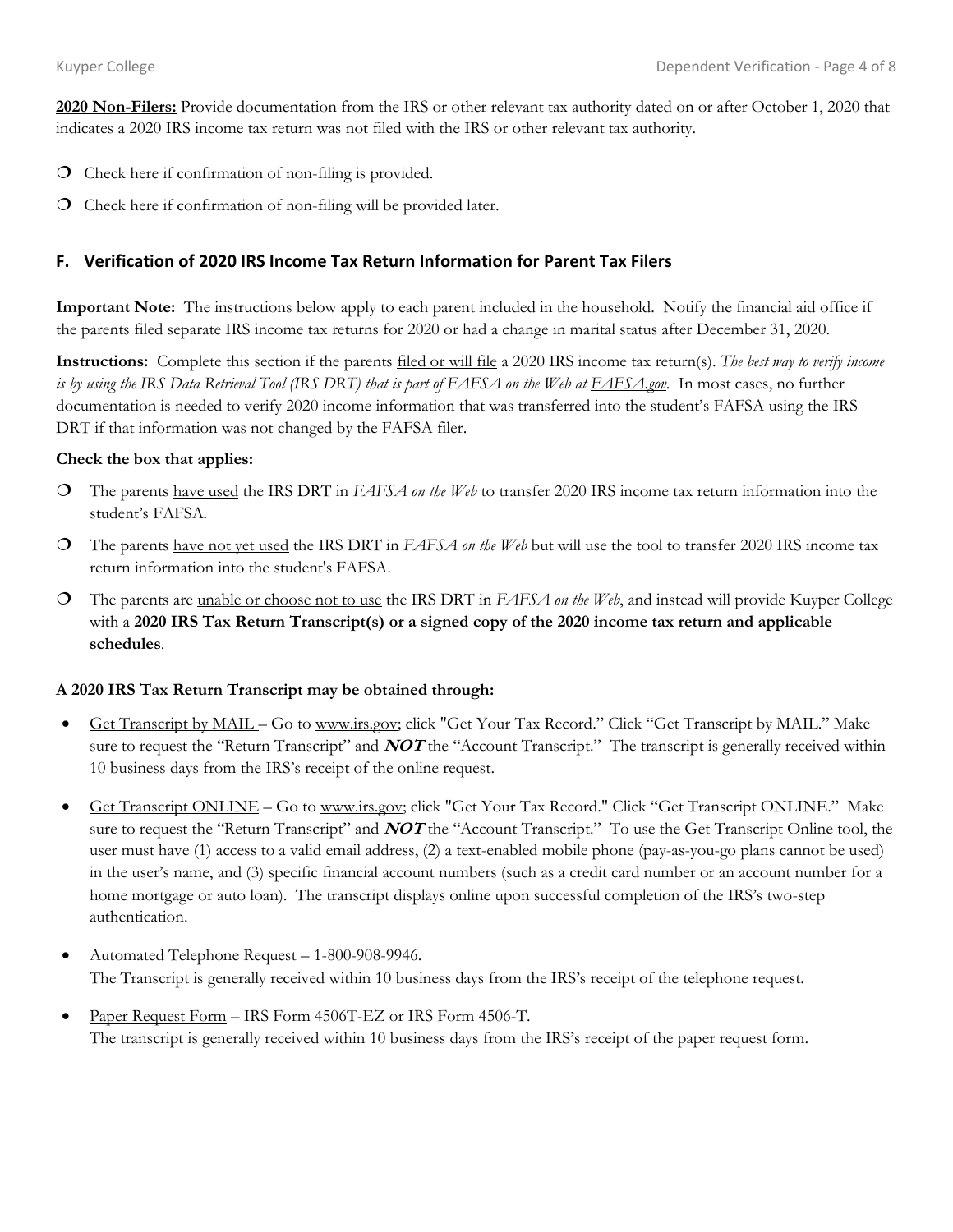If the parents filed separate 2020 IRS income tax returns, the IRS DRT cannot be used and **2020 IRS Tax Return Transcript(s) or a signed copy of the 2020 income tax return and applicable schedules** must be provided for each.

- Check here if a **2020 IRS Tax Return Transcript(s) or a signed copy of the 2020 income tax return and applicable schedules** is provided.
- Check here if a **2020 IRS Tax Return Transcript(s) or a signed copy of the 2020 income tax return and applicable schedules** will be provided later.

#### **Only Complete the Following Sections if Applicable:**

### **G. Verification of Other Untaxed Income for 2020**

If the student was required to provide parental information on the FAFSA, answer each question below as it applies to the student and the student's parent(s) whose information is on the FAFSA.

**If any item does not apply,** enter "N/A" for Not Applicable where a response is requested or enter "0" in an area where an amount is requested. **To determine the correct annual amount for each item:** If you paid or received the same dollar amount every month in 2020, multiply that amount by the number of months in 2020 you paid or received it. If you did not pay or receive the same amount each month in 2020, add together the amounts you paid or received each month. If more space is needed, provide a separate page with the student's name at the top.

#### **Payments to tax-deferred pension and retirement savings.**

List any payments (direct or withheld from earnings) to tax-deferred pension and retirement savings plans (e.g. 401(k) or 403(b) plans), including but not limited to, amounts reported on W-2 forms in boxes 12a through 12d with codes D, E, F, G, H and S.

| Name of Person Who Made the Payment | Total Amount Paid in 2020 |
|-------------------------------------|---------------------------|
|                                     |                           |
|                                     |                           |
|                                     |                           |

#### **Child support received.**

List the actual amount of any child support received in 2020 for children in your household.

**Do not include** foster care payments, adoption payments or any amount that was court-ordered but not actually paid.

| Name of Adult Who Received Support | Name of Child<br>for Whom Support Was Received | <b>Amount of Child Support</b><br>Received in 2020 |
|------------------------------------|------------------------------------------------|----------------------------------------------------|
|                                    |                                                |                                                    |
|                                    |                                                |                                                    |
|                                    |                                                |                                                    |

#### **Housing, food, and other living allowances paid to members of the military, clergy and others.**

Include cash payments and/or the cash value of benefits received.

**Do not include** the value of on-base military housing or the value of a basic military allowance for housing.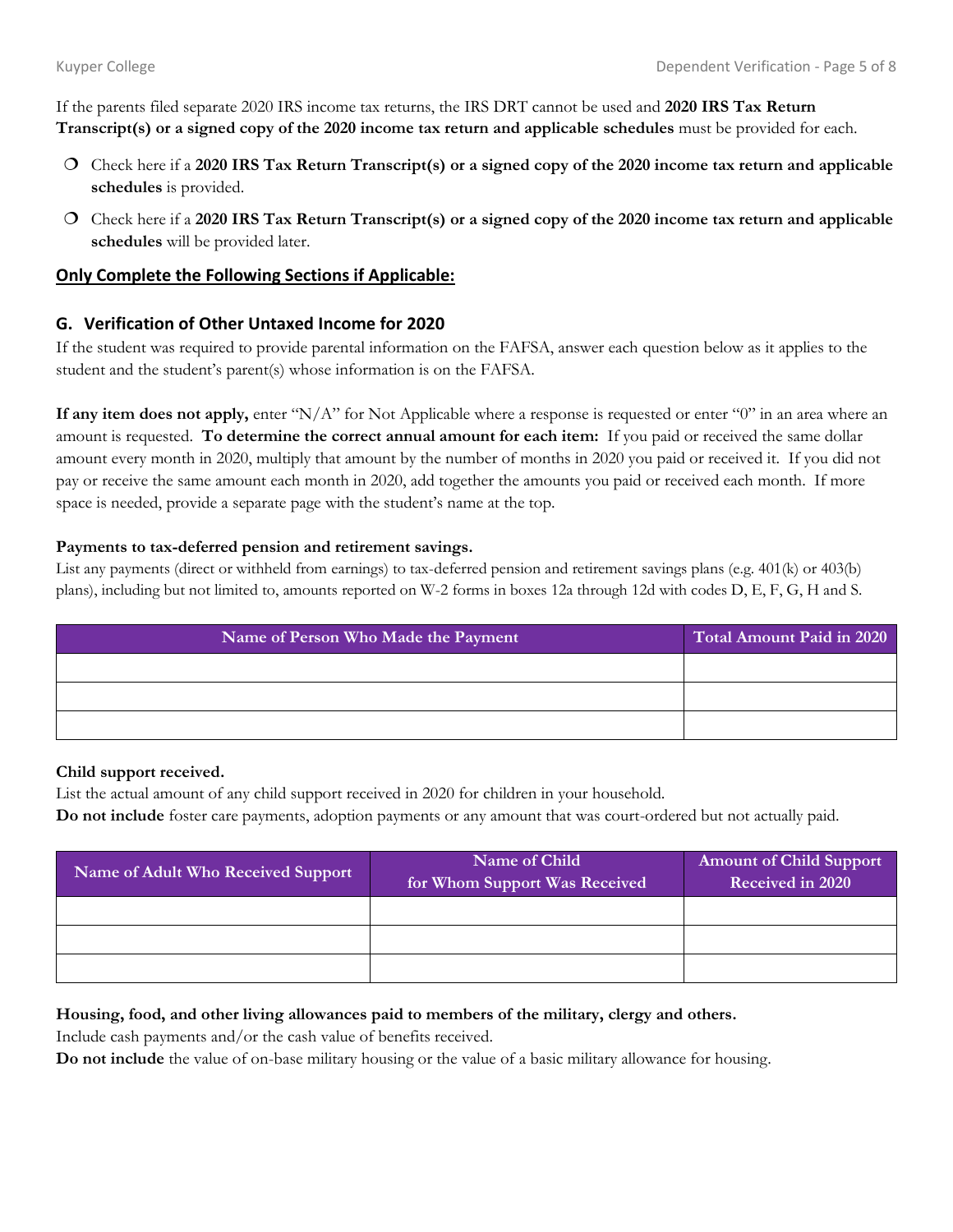| <b>Name of Recipient</b> | Type of Benefit Received | <b>Amount of Benefit</b><br>Received in 2020 |
|--------------------------|--------------------------|----------------------------------------------|
|                          |                          |                                              |
|                          |                          |                                              |
|                          |                          |                                              |

#### **Veteran non-education benefits.**

List the total amount of veteran non-education benefits received in 2020. Include Disability, Death Pension, Dependency, and Indemnity Compensation (DIC) and/or VA Educational Work-Study allowances.

**Do not include** Federal veteran educational benefits such as: Montgomery GI Bill, Dependents Educational Assistance Program, VEAP Benefits, Post-9/11 GI Bill.

| <b>Name of Recipient</b> | Type of Veteran Non-Education Benefit | <b>Amount of Benefit</b><br>Received in 2020 |
|--------------------------|---------------------------------------|----------------------------------------------|
|                          |                                       |                                              |
|                          |                                       |                                              |
|                          |                                       |                                              |

#### **Other Untaxed Income.**

List the amount of other untaxed income not reported and not excluded elsewhere on this form. Include untaxed income such as workers' compensation, disability, Black Lung Benefits, untaxed portions of health savings accounts from IRS Form 1040 Line 25, Railroad Retirement Benefits, etc.

**Do not include** any items reported or excluded in Section E above. In addition, do not include student aid, Earned Income Credit, Additional Child Tax Credit, Temporary Assistance to Needy Families (TANF), untaxed Social Security benefits, Supplemental Security Income (SSI), Workforce Investment Act (WIA) educational benefits, combat pay, benefits from flexible spending arrangements (e.g. cafeteria plans), foreign income exclusion, or credit for federal tax on special fuels.

| <b>Name of Recipient</b> | Type of Other Untaxed Income | <b>Amount of Other</b><br><b>Untaxed Income</b><br>Received in 2020 |
|--------------------------|------------------------------|---------------------------------------------------------------------|
|                          |                              |                                                                     |
|                          |                              |                                                                     |
|                          |                              |                                                                     |

### **Money received or paid on the student's behalf.**

List any money received or paid on the student's behalf (e.g. payment of the student's bills) and not reported elsewhere on this form. Enter the total amount of cash support the student received in 2020. Include support from a parent whose information was not reported on the student's 2022–2023 FAFSA. For example, if someone is paying rent, utility bills, etc., for the student, or gives cash, gift cards, etc. to the student, include the amount of that person's contributions. Amounts paid on the student's behalf also include any distributions to the student from a 529 plan owned by someone other than the student or the student's parents, such as grandparents, aunts and uncles.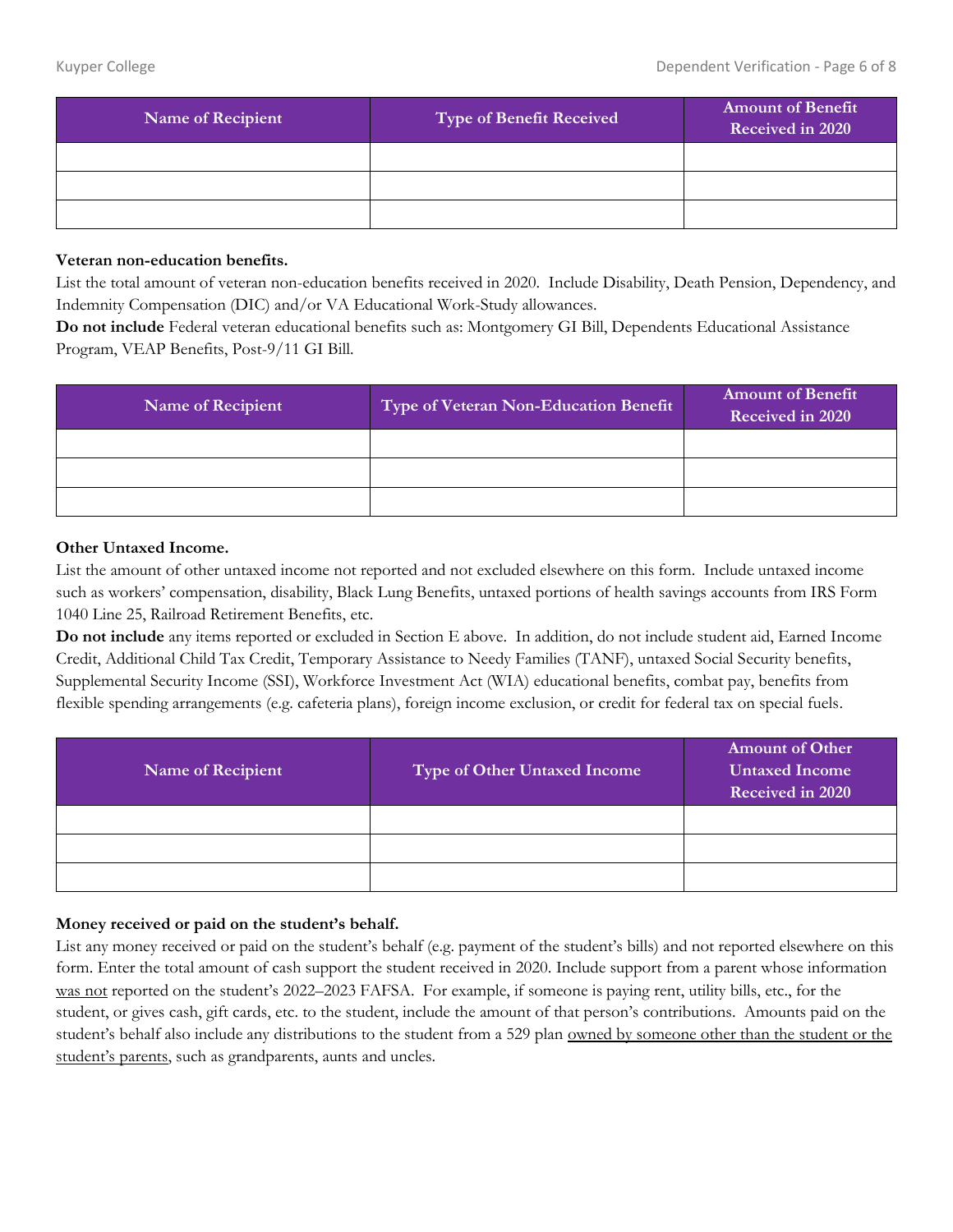| Purpose (e.g. cash, rent, books etc.) | <b>Amount Received</b><br>in 2020 | Source |
|---------------------------------------|-----------------------------------|--------|
|                                       |                                   |        |
|                                       |                                   |        |
|                                       |                                   |        |
|                                       |                                   |        |

# **H. Additional Information**

Please provide information about any other resources, benefits, and other amounts received by the student and any members of the student's household. This may include items that were not required to be reported on the FAFSA or other forms submitted to Kuyper's Financial Aid Office. Include such things as Federal veteran education benefits, military housing, SNAP, TANF, etc. If more space is needed, provide a separate page with the student's name and ID number at the top.

| Name of Recipient | <b>Type of Financial Support</b> | <b>Amount of Financial</b><br><b>Support Received</b><br>in 2020 |
|-------------------|----------------------------------|------------------------------------------------------------------|
|                   |                                  |                                                                  |
|                   |                                  |                                                                  |
|                   |                                  |                                                                  |
|                   |                                  |                                                                  |
|                   |                                  |                                                                  |